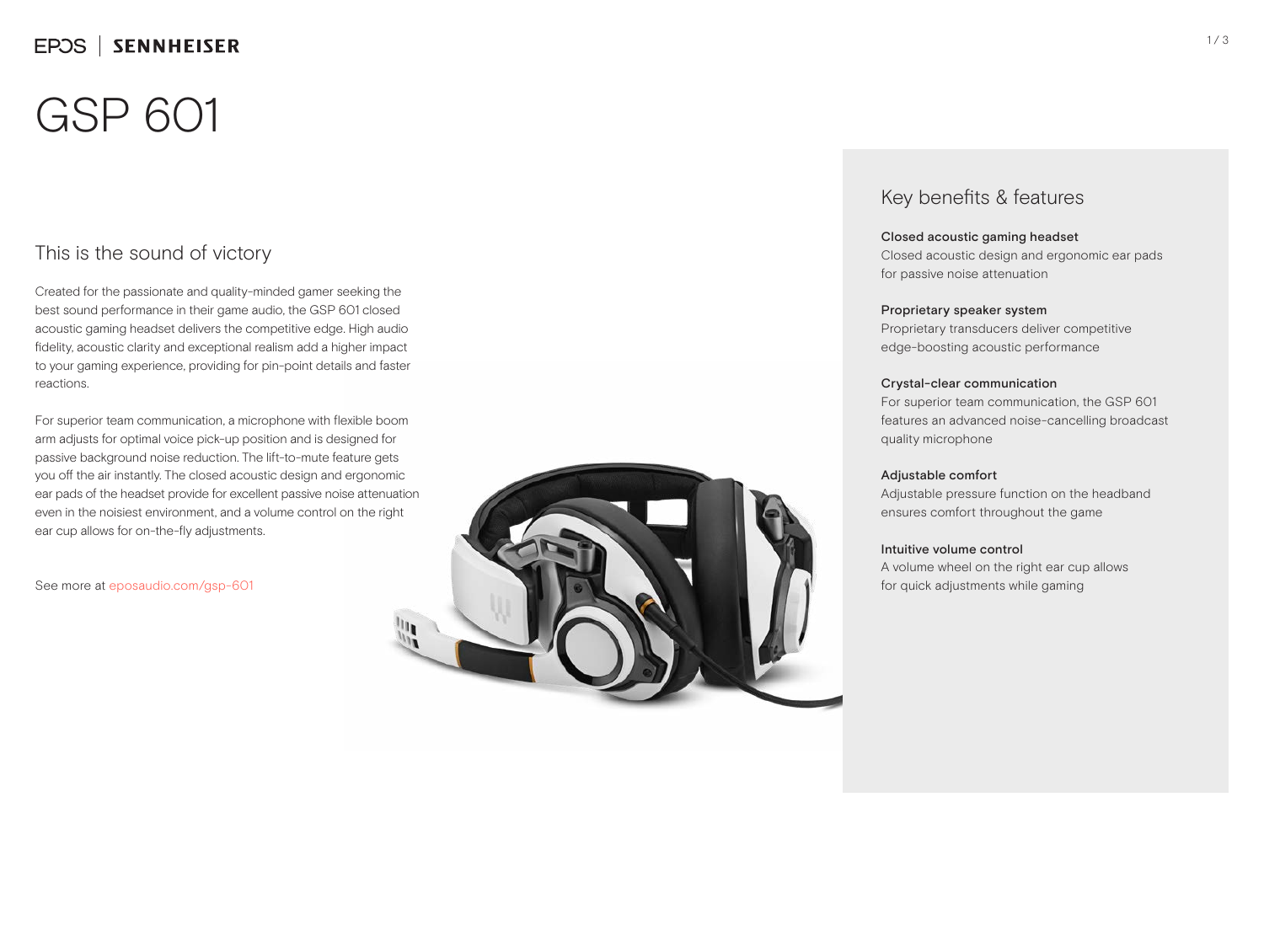## GSP 601

## Product data

### General

| Ear coupling         | Around ear                                                                 |  |
|----------------------|----------------------------------------------------------------------------|--|
| Transducer principle | Dynamic, closed                                                            |  |
| Cable length         | 2.5 m PC cable / 1.5 m Console cable                                       |  |
| Connector plugs      | 2 x 3.5 mm (3-pole connectors)<br>1 x 3.5 mm (4-pole connectors)           |  |
| Compatibility        | PC, Mac OSX, PS4, Xbox One, Switch,<br>and consoles with 3.5 mm jack input |  |
| Warranty             | 2 years, international                                                     |  |
| Headphones           |                                                                            |  |
| Frequency response   | 10-30,000 Hz                                                               |  |
| Impedance            | $28 \Omega$                                                                |  |
| Sound pressure level | 112 dB SPL @ 1 kHz, 1V RMS                                                 |  |

| Packaging                                                 |                                                                                            |  |
|-----------------------------------------------------------|--------------------------------------------------------------------------------------------|--|
| Dimension of product packaging<br>$(L \times W \times H)$ | 240 x 220 x 105 mm                                                                         |  |
| Package weight<br>(incl. complete product and packaging)  | 990 g                                                                                      |  |
| Dimension of master carton<br>$(L \times W \times H)$     | 535 x 400 x 275 mm                                                                         |  |
| Units in distributor master carton                        | 6                                                                                          |  |
| Languages                                                 | English, German, French, Spanish,<br>Italian, Chinese and Russian                          |  |
| Content of delivery                                       |                                                                                            |  |
| What's in the box                                         | GSA 505 PC Cable, GSA 506 Console Cable,<br>Safety Guide, User Manual, GSA 10 Cover Plates |  |

#### Microphone

| Frequency response | 10-18.000 Hz   |
|--------------------|----------------|
| Pick-up pattern    | Unidirectional |
| Sensitivity        | $-47$ dBV/PA   |